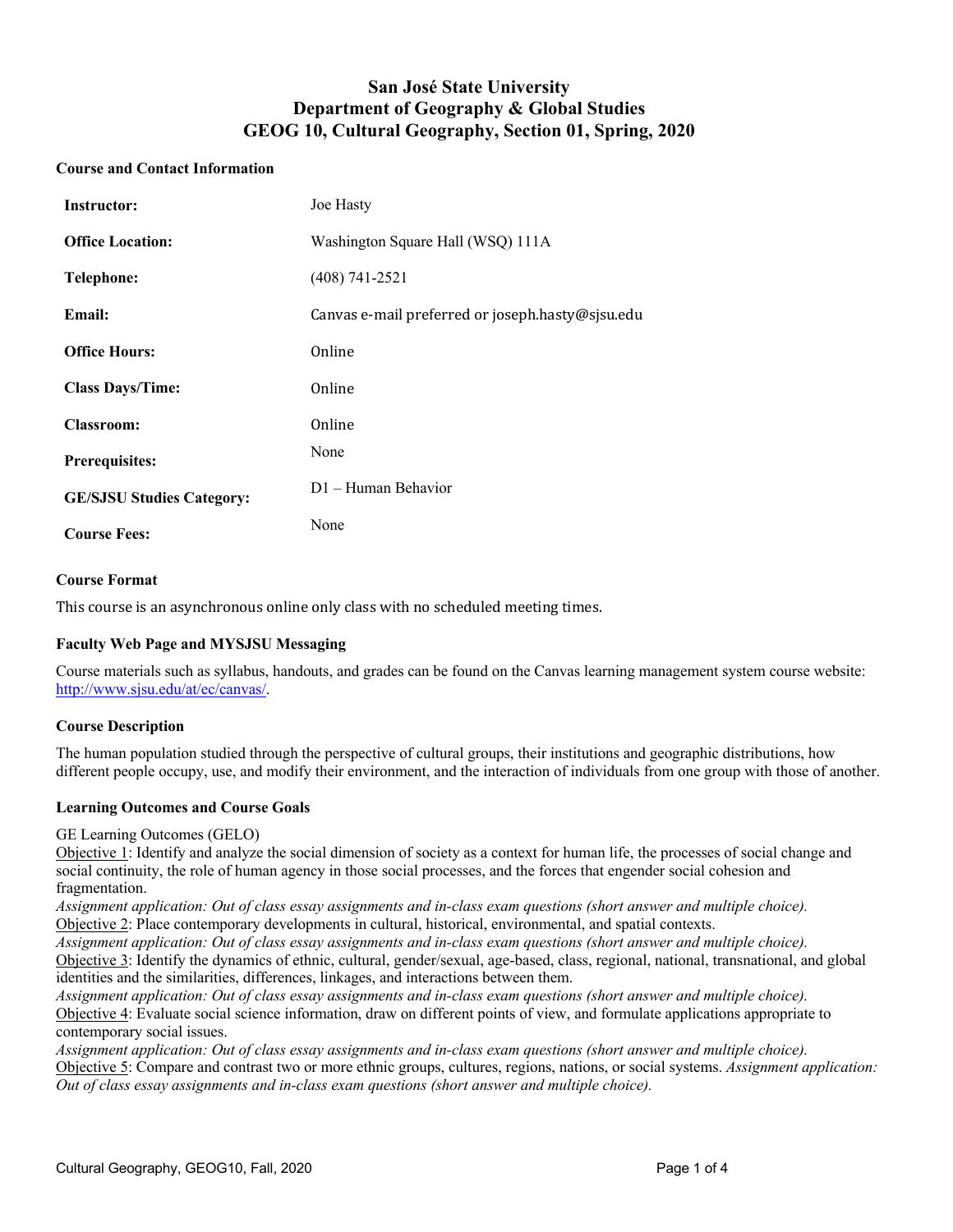#### **Required Texts/Readings**

**Title: The Cultural Landscape: An Introduction to Human Geography Author: James Rubenstein ISBN-13: 978-0134206233 Edition: 12th Copyright: 2017**

### **Subscription to MyLab and Mastering Online: Embedded in Canvas**

#### **Course Requirements and Assignments**

SJSU classes are designed such that in order to be successful, it is expected that students will spend a minimum of forty-five hours for each unit of credit (normally three hours per unit per week), including preparing for class, participating in course activities, completing assignments, and so on. More details about student workload can be found in *University Policy S12-3* at http://www.sjsu.edu/senate/docs/S12-3.pdf.

#### **Grading Policy**

|                              | Quizzes (15)               |                     |                    | 150 points          |  |  |
|------------------------------|----------------------------|---------------------|--------------------|---------------------|--|--|
|                              | Unit Assignments (15)      |                     |                    | 225 points          |  |  |
| Map Assignments (15)         |                            |                     |                    | 75 points           |  |  |
| <b>Discussions</b>           |                            |                     | 150 points         |                     |  |  |
| Midterm #1                   |                            | 150 points          |                    |                     |  |  |
| Midterm #2                   |                            | 150 points          |                    |                     |  |  |
| Final Exam                   |                            | 150 points          |                    |                     |  |  |
| <b>Total Possible Points</b> |                            | 1050 points         |                    |                     |  |  |
|                              |                            |                     |                    |                     |  |  |
|                              | <b>Total Graded Points</b> |                     | <b>1000 Points</b> |                     |  |  |
|                              |                            |                     |                    |                     |  |  |
|                              | Percentage                 | <b>Total Points</b> |                    | <b>Letter Grade</b> |  |  |
|                              | $100\% +$                  | 1000-1050           |                    | $A+$                |  |  |
|                              | 95-100%                    | 950-1000            |                    | A                   |  |  |
|                              | 90-94%                     | 900-949             |                    | $A -$               |  |  |
|                              | 87-89 %                    | 870-899             |                    | $B+$                |  |  |
|                              | 83-86%                     | 830-869             |                    | <sub>B</sub>        |  |  |
|                              | 80-82%                     | 800-829             |                    | $B -$               |  |  |
|                              | 77-79 %                    | 770-799             |                    | $C+$                |  |  |
|                              | 73-76%                     | 730-769             |                    | $\mathbf C$         |  |  |
|                              | 70-72%                     | 700-729             |                    | $C -$               |  |  |
|                              | 65-69%                     | 650-699             |                    | $D+$                |  |  |
|                              | 60-64%                     | 600-649             |                    | D                   |  |  |
|                              | Less than $60\%$           | Less than 600       |                    | F                   |  |  |

**Websites:** This course is integrated with the Canvas learning environment and MyLab and Mastering website. These passworddriven websites allow student access to course material. The subscription to MyLab and Mastering is required and will be an additional cost. Use the link on the coursed home page in Canvas to set up the MyLab and Mastering account.

**Course Structure:** The course is organized into 3 **SECTIONS**, each composed of 5 **Modules (15 total).** Each module extends over one semester week (shorter for Winter, Summer, or late start sessions) and contains four graded components: a discussion, a quiz, a map assignment, and a unit assignment. Each section extends over 5 semester weeks (shorter for Winter, Summer, or late start sessions) and will be accompanied by an exam. Please note that modules do not correlate **with chapters in the text**. The required readings for each unit will be posted on the reading schedule.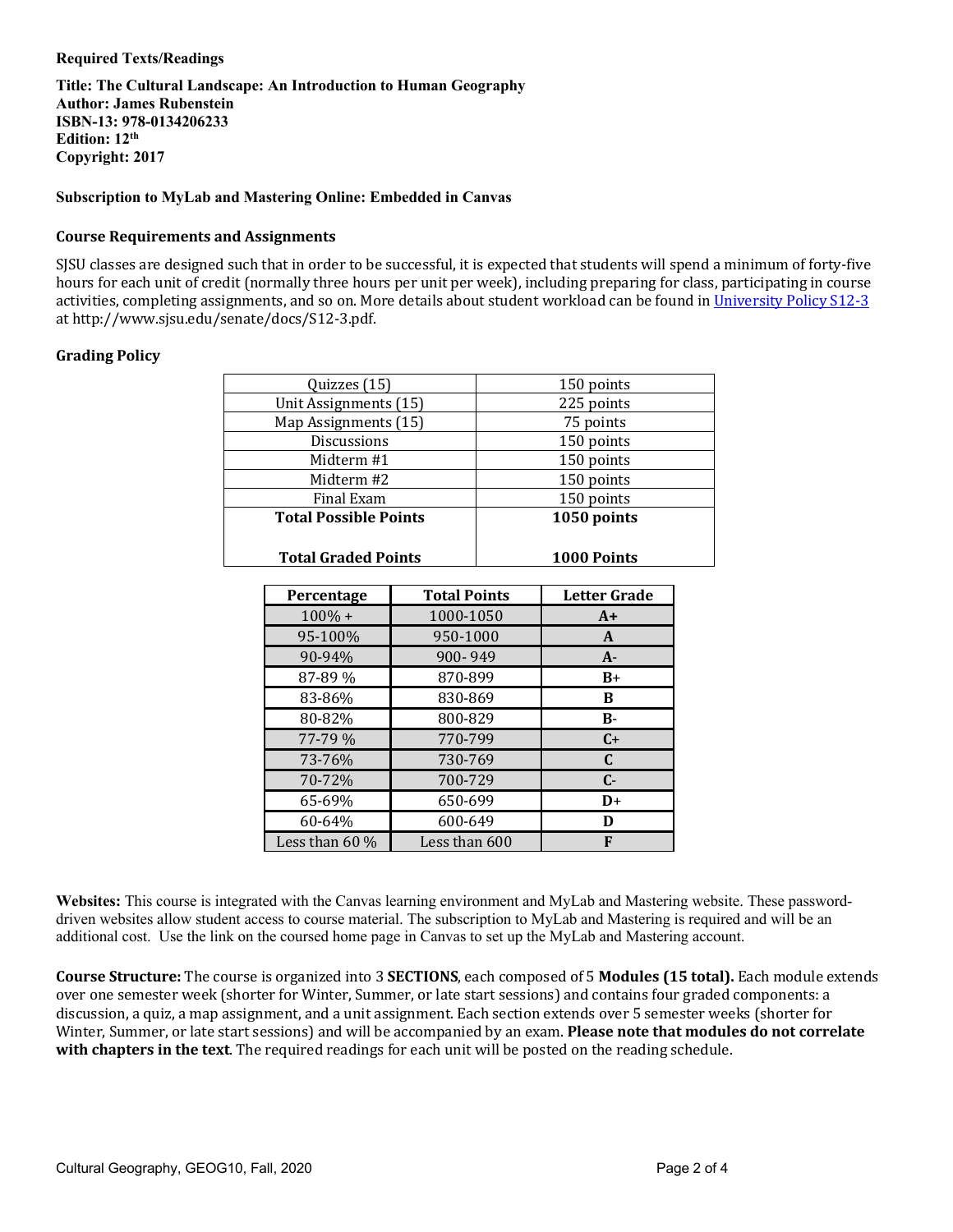**Quizzes:** There will be 15 quizzes, one for each module. These will be open note and open textbook (not open websites). The quiz may be taken anytime during the allotted time window. Once the quiz is started, you will only have 15 minutes to finish. The questions and time constraints are designed to encourage retention of course material. You will not have enough time to look up each answer in the text or notes. Ouizzes can be submitted late for  $1/2$  credit. These will be conducting in MyLab and Mastering.

**Unit Assignments:** There will be 15 assignments, one for each module. They are worth 15 points each (225 points total). They will consist of a variety of online computer work, including Google Earth, dynamic animation, map, and video assignments. Late work will be accepted for  $1/2$  credit. These will be conducting in MyLab and Mastering.

**Map Assignments:** There will be 15 map assignments, one for each unit. They are worth 5 points each (75 points total). They will consist of properly locating geographic locations in various world regions. Late work will be accepted for  $1/2$ credit. These will be conducting in MyLab and Mastering.

**Midterm Exams:** There will be two midterm exams. Each will be worth 15% of your final grade. They will come in two parts. The format of the first part will be will include 50 multiple choice questions and you will have 60 minutes. The format of the second part will include 5 short answer questions and you will have 30 minutes. These will be open note and open textbook. Both parts of the exam must be taken during the established time slot, but they do not have to be taken one right after the other. Check the Calendar for these times. The questions and time constraints are designed to encourage retention of course material. You will not have enough time to look up each answer in the text or notes. Make ups may be given at the instructor's approval. These will be conducting in MyLab and Mastering. These will be conducting in MyLab and Mastering.

**Final Exam:** The final exam will follow the same format as the midterm exams and **will not be cumulative**. It will only cover the last section. There are no make-ups. These will be conducting in MyLab and Mastering. This will be conducting in MyLab and Mastering.

**Discussion Topics (Attendance):** Attendance is not graded, but participation on the discussion board accounts for a substantial portion of your grade. There will be 15 discussion topics, one for each module. You are expected to make original, productive comments on each discussion topic. For full credit, you must respond to the original topic AND respond to at least one peer comment. These will be conducting on the Canvas website.

**Extra Credit:** There is no extra credit available in this course. However, please note that there are 1050 points assigned, but the course is graded on a scale of 1000. There are 50 extra points built into the course and are considered the extra credit opportunity, where it is possible to raise the overall grade.

**Academic Honesty:** It is expected that students take extensive notes from their reading and may use these notes for all quizzes and exams. However, it is not allowed to look up answers from the Internet. We do not use proctoring software because it creates an atmosphere of distrust from the beginning of the course. Instead, we rely on a system of trust and academic integrity. However, any violations of this, including plagiarism, will be punished to the fullest possible extent. **PLEASE DO NOT CHEAT!** It places all parties involved in a horrible and uncomfortable position.

### **University Policies**

Per University Policy S16-9, university-wide policy information relevant to all courses, such as academic integrity, accommodations, etc. will be available on Office of Graduate and Undergraduate Programs' Syllabus Information web page at http://www.sjsu.edu/gup/syllabusinfo/"